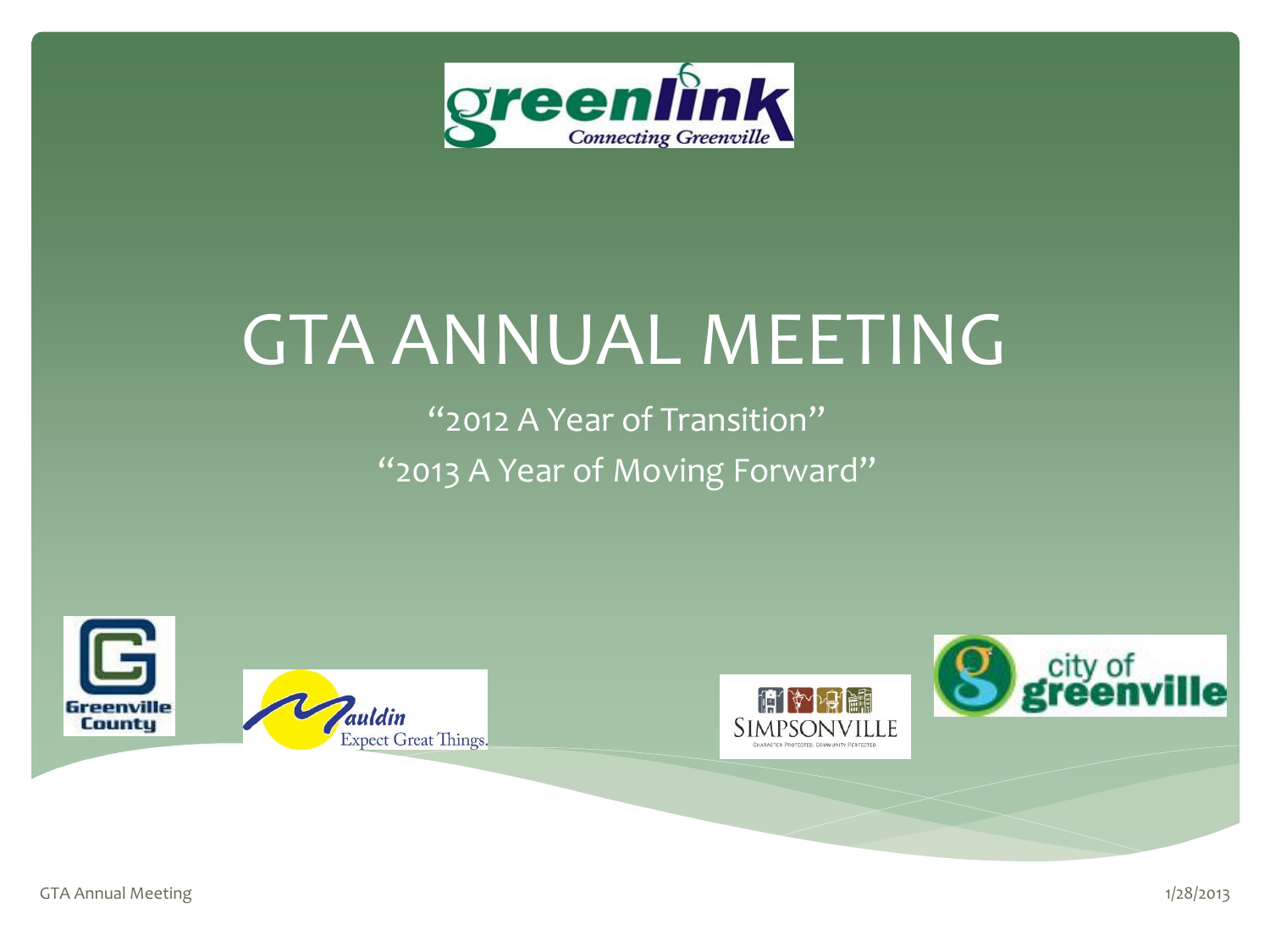# Leadership Changes

- GTA Board Three Members
- Transportation Director
- General Manager
- Superintendent
- Transit Shift Supervisors
- City CFO/Interim Director

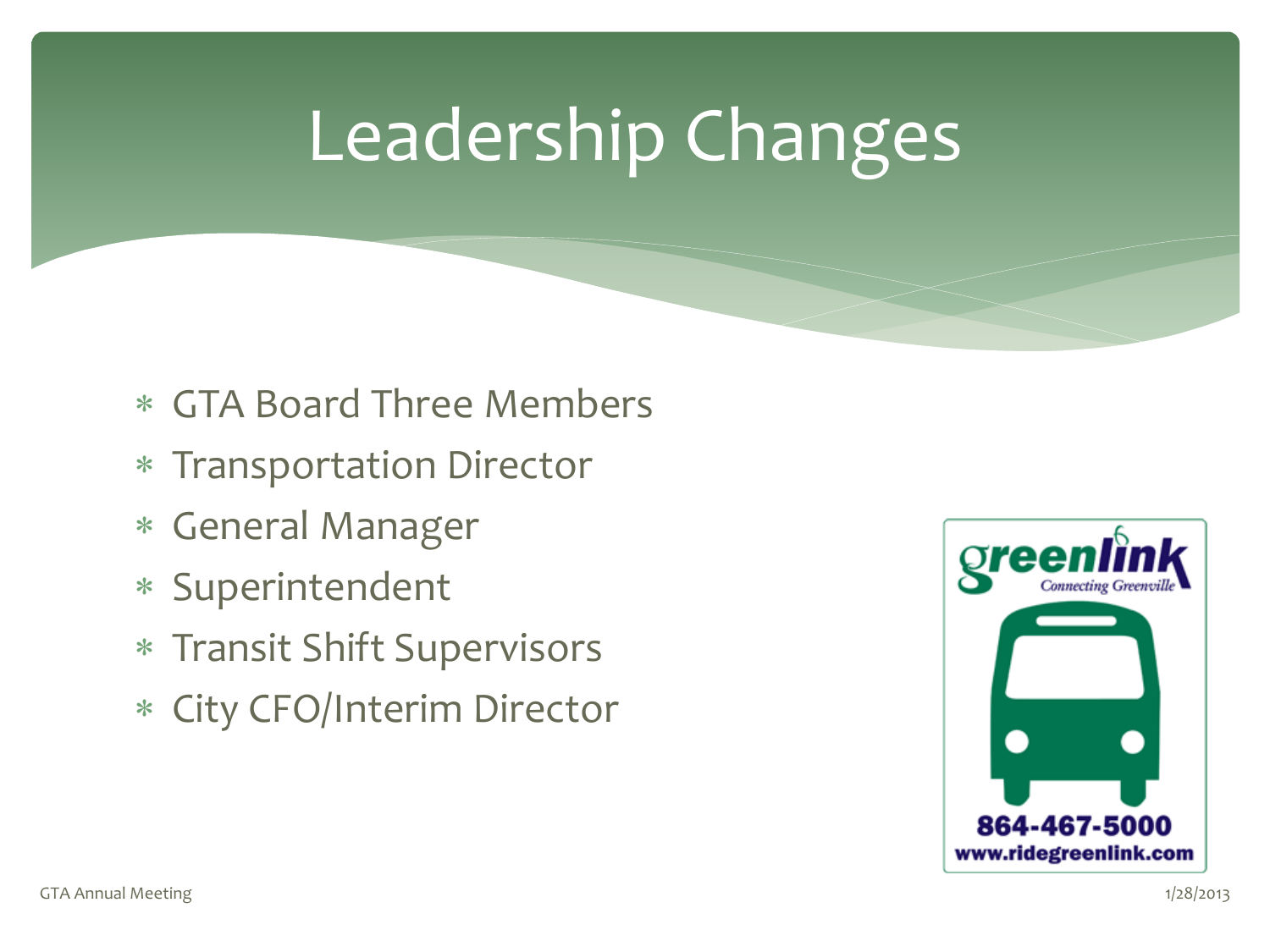#### 2012 Accomplishments

- Mauldin-Simpsonville Route starts in October
- Triennial Review in July
- Ridership Gains
- Map-21: New Authorization
- CUICAR-St. Francis renewal and new hours
- Changing the Fiscal Year and on-budget
- New Shelters

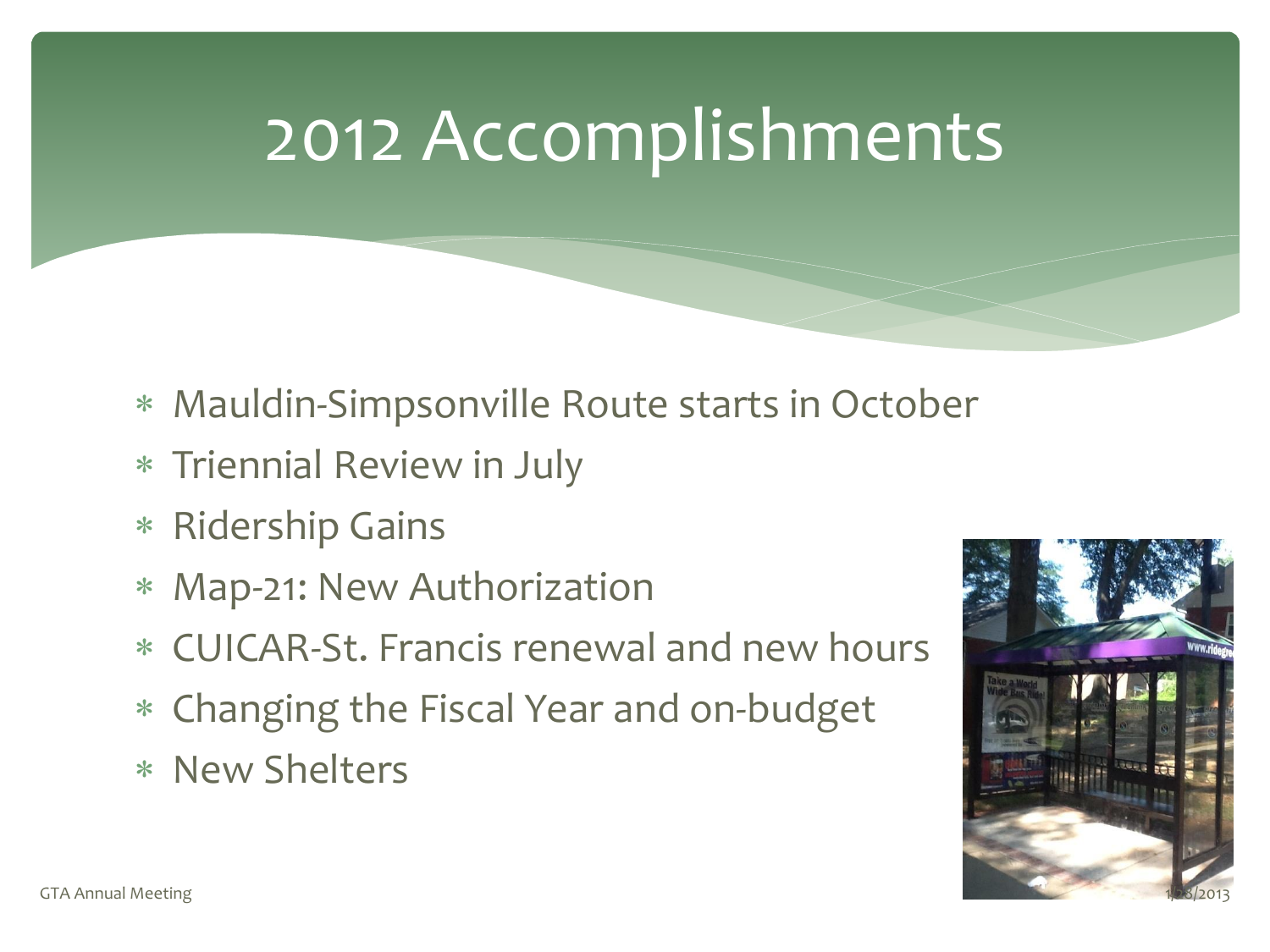# Image and Perception

- Buses are clean and attractive
- Shelters are well-maintained
- Morale and safety on the uptick
- On-time performance and route adherence good
- Facilities are kept clean and safe
- Employees represent well and turnover reduced

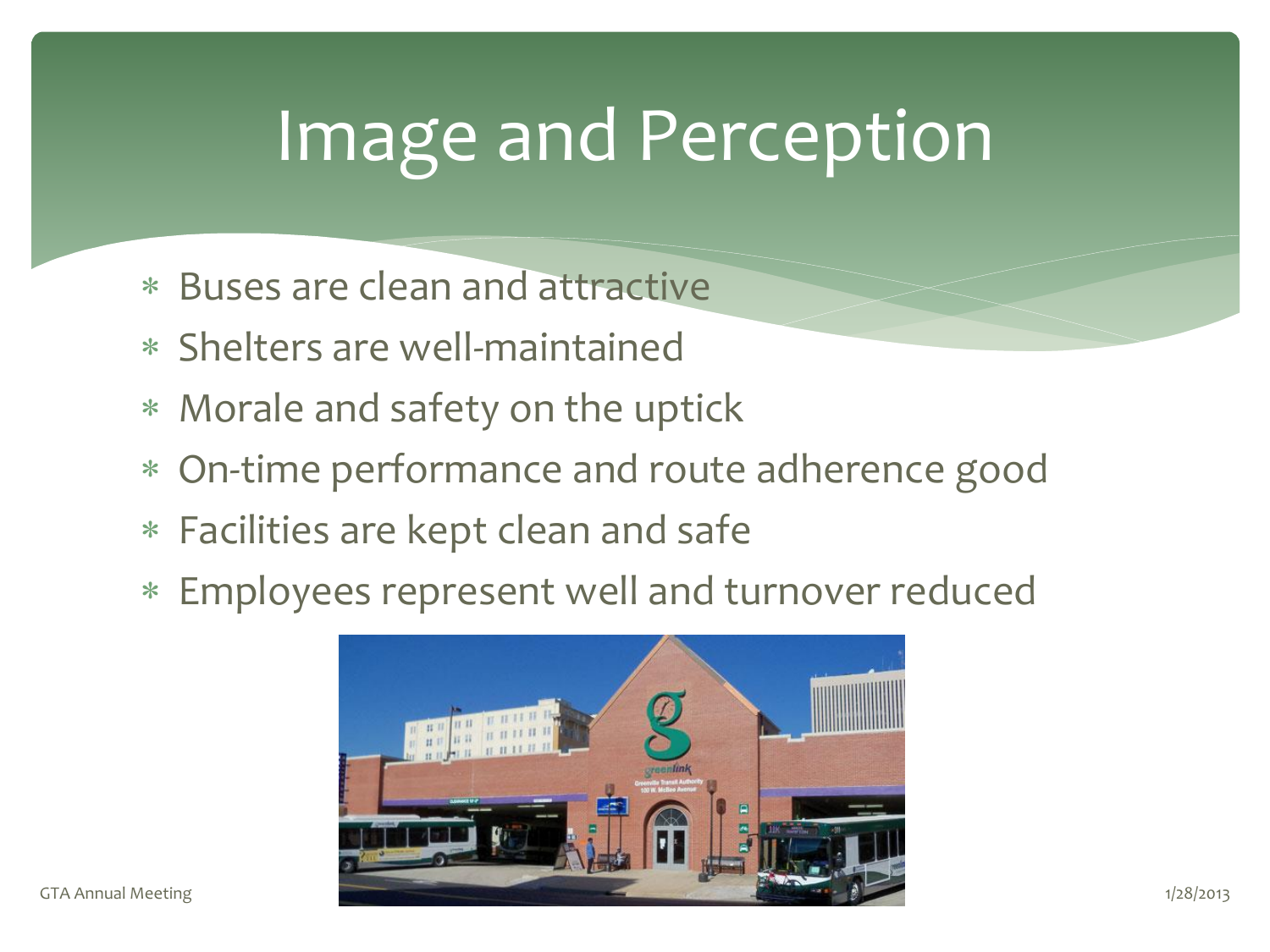#### Fiscal Revenue Comparison

#### $*$  FY 2011 (\$4,765,069)





FY 2012 (\$3,639,075)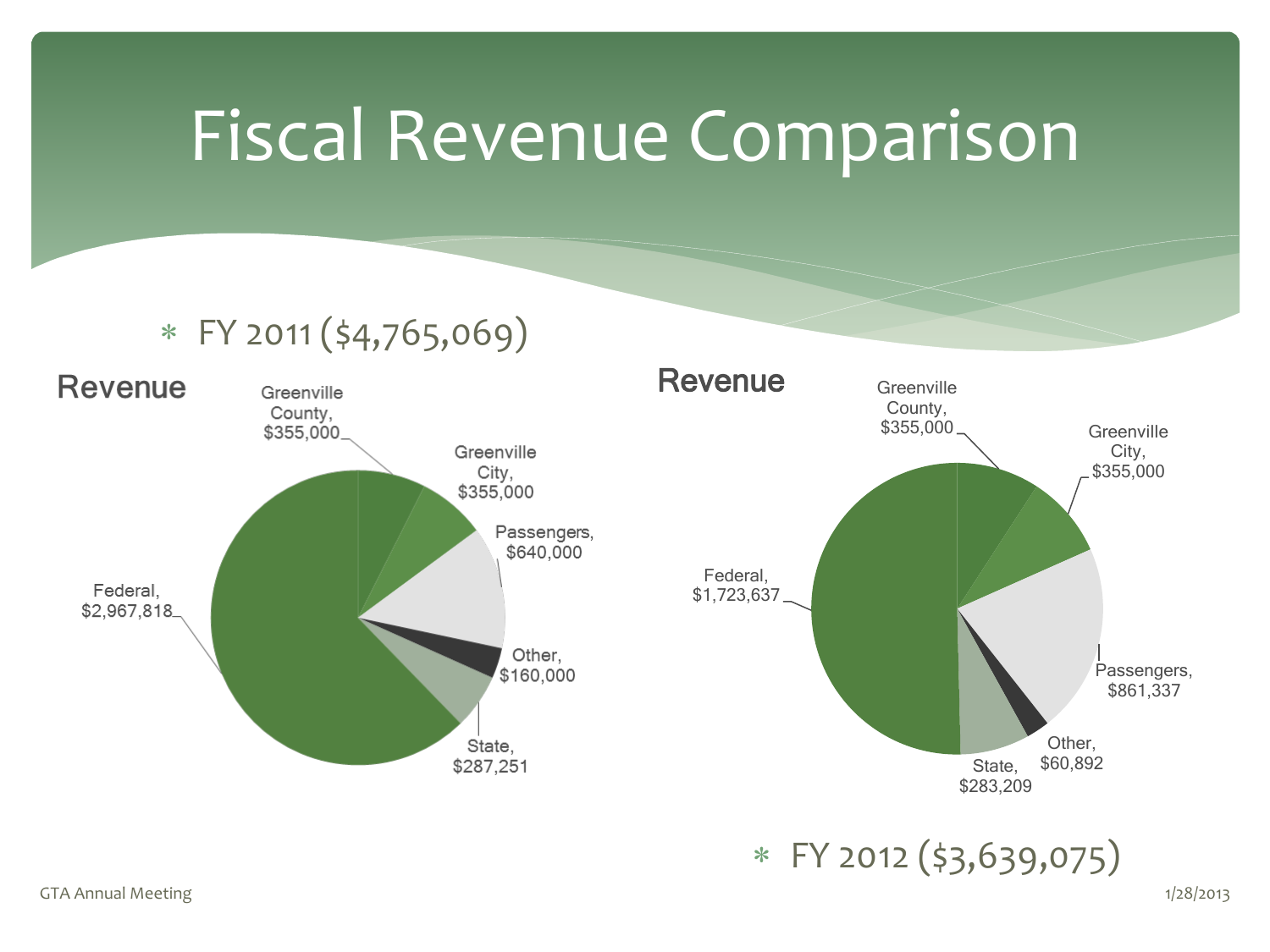#### Ridership & Revenue

2011 vs. 2012



 $\blacksquare$  2011  $\blacksquare$  2012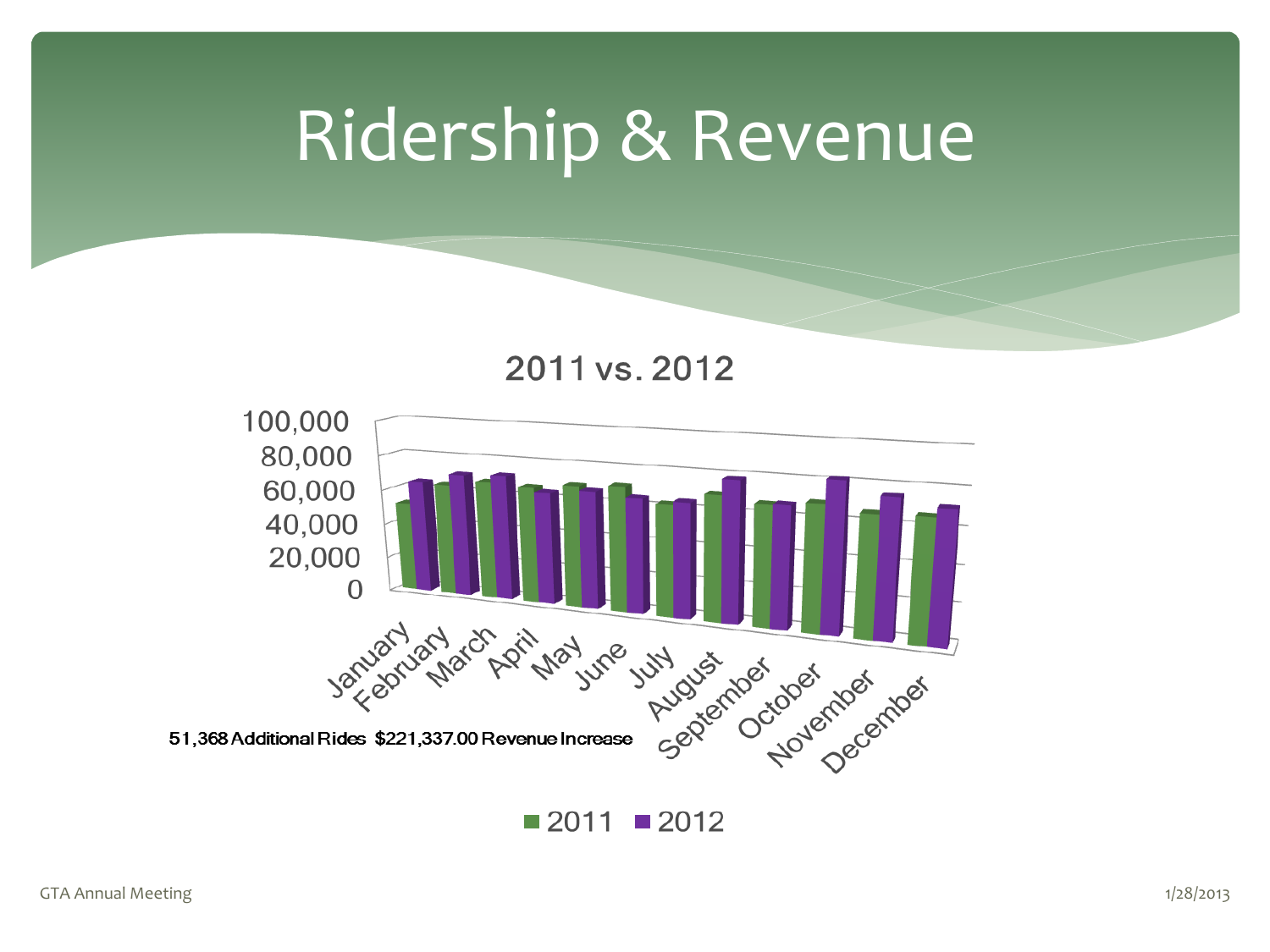# Our Needs at GTA/Greenlink

- More and better schedule brochures/postings
- Marketing of system
- Longer hours of service
- Peak service on most fixed routes
- Need weekly/monthly pass options
- Expansion to regional centers/communities
- Service on Sundays/most holidays
- FUNDING

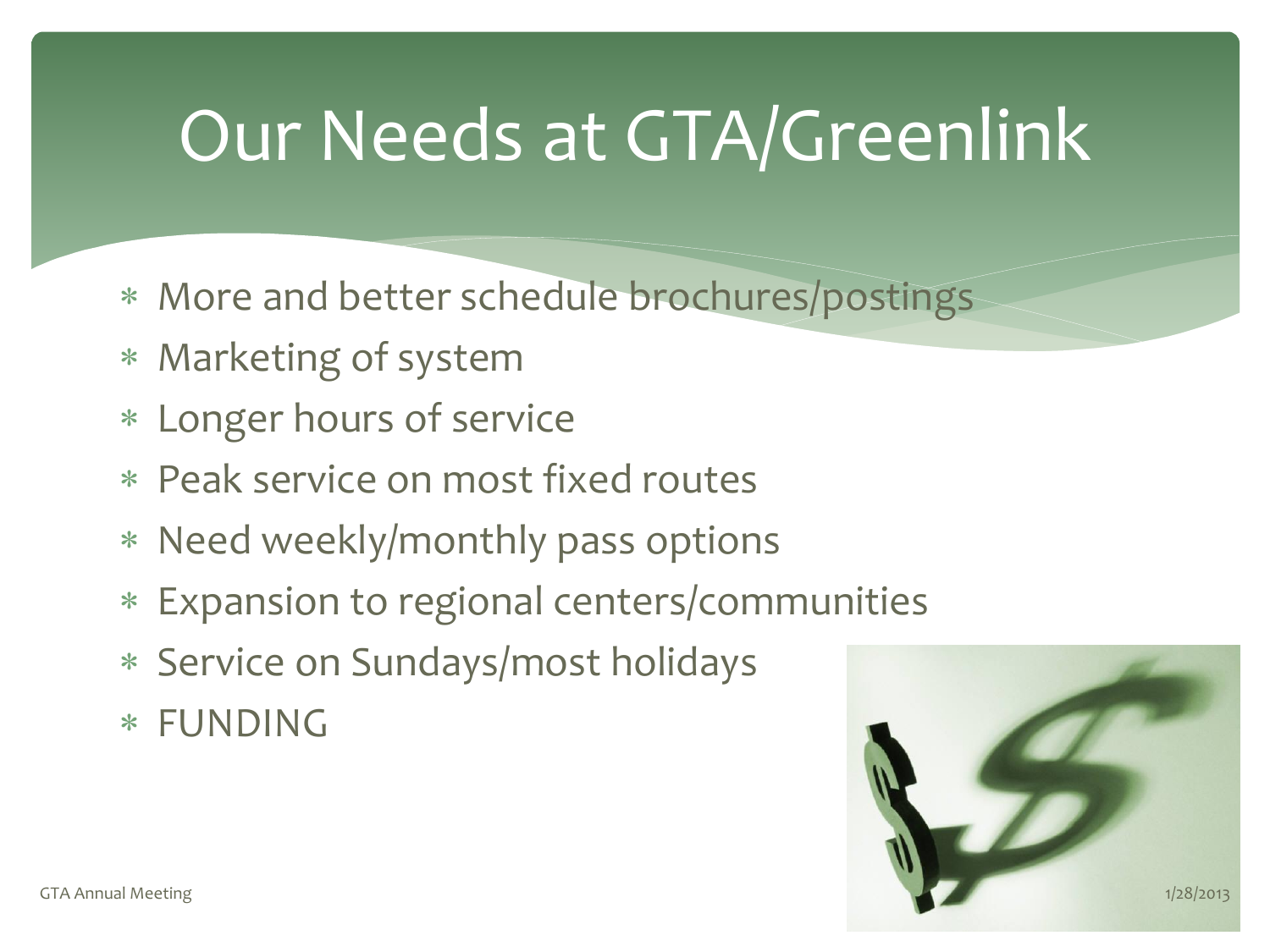# Plans for 2013

- CAD/AVL/GPS
- Clemson Connections/Easley Connections
- Trolley Program
- Travelers Rest Circulator/Shuttle
- Administrative Office Relocation
- Upstate Transit Coalition
- Furman Circulator
- Completion of 9-month fiscal year
- Feasibility Study for Maintenance relocation

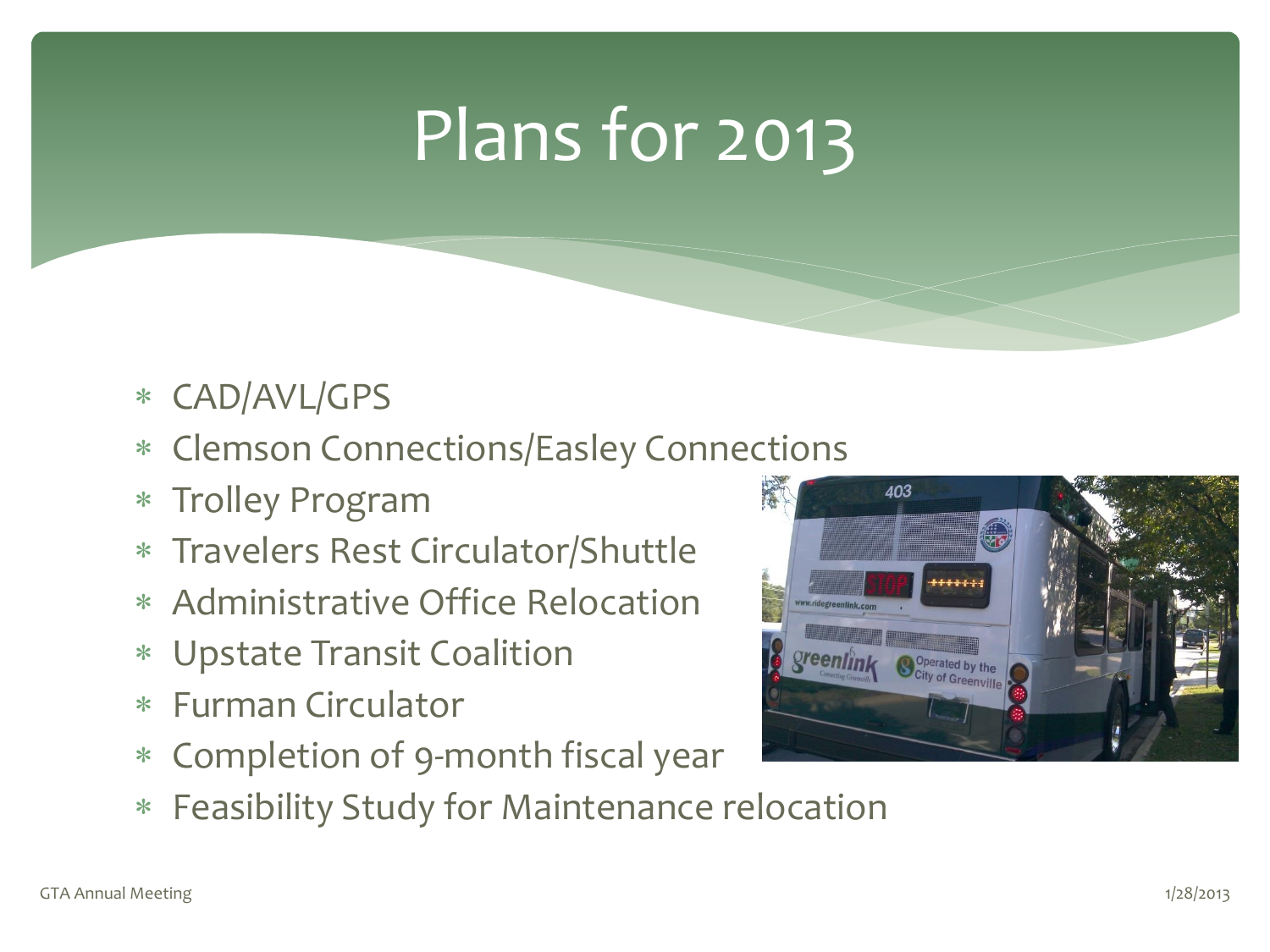# Our Challenges

- One hour headways on fixed routes
- No evening, Sunday or holiday service
- Maintenance facility relocation
- Funding at all levels
- Spare utilization
- Ticket/pass program upgrade
- The New UZA

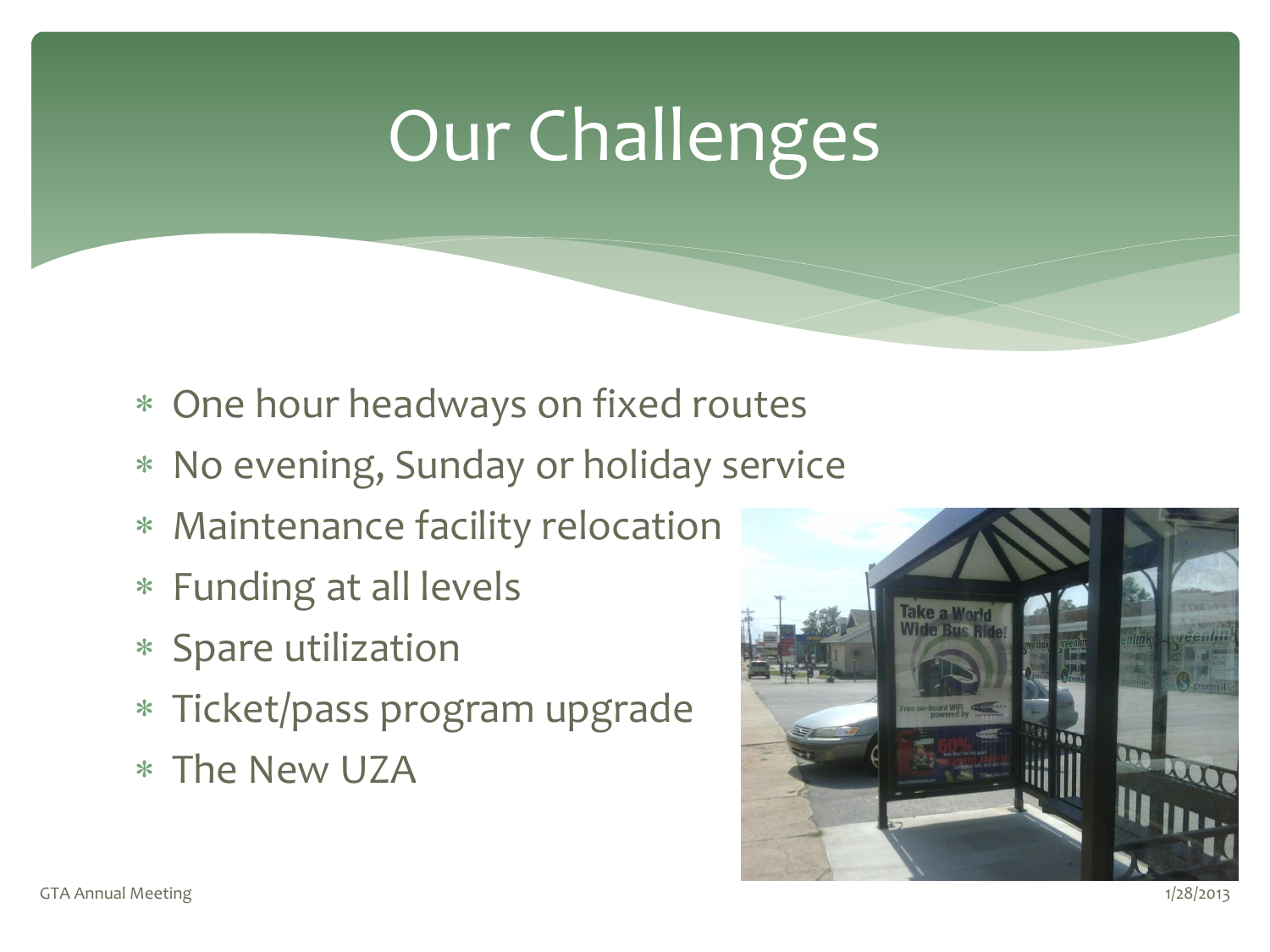# OUR Pluses

- \* Mostly New Fleet
- Transfer Facility and Location
- City Support and County Partnerships
- Our GTA Board
- Our People-Drivers/Supervisors/Staff/Maintenance
- Our Customers
- Our Potential-Colleges/GSP/Hospitals
- BRT and the Reserved Corridor
- Shelters and Stops

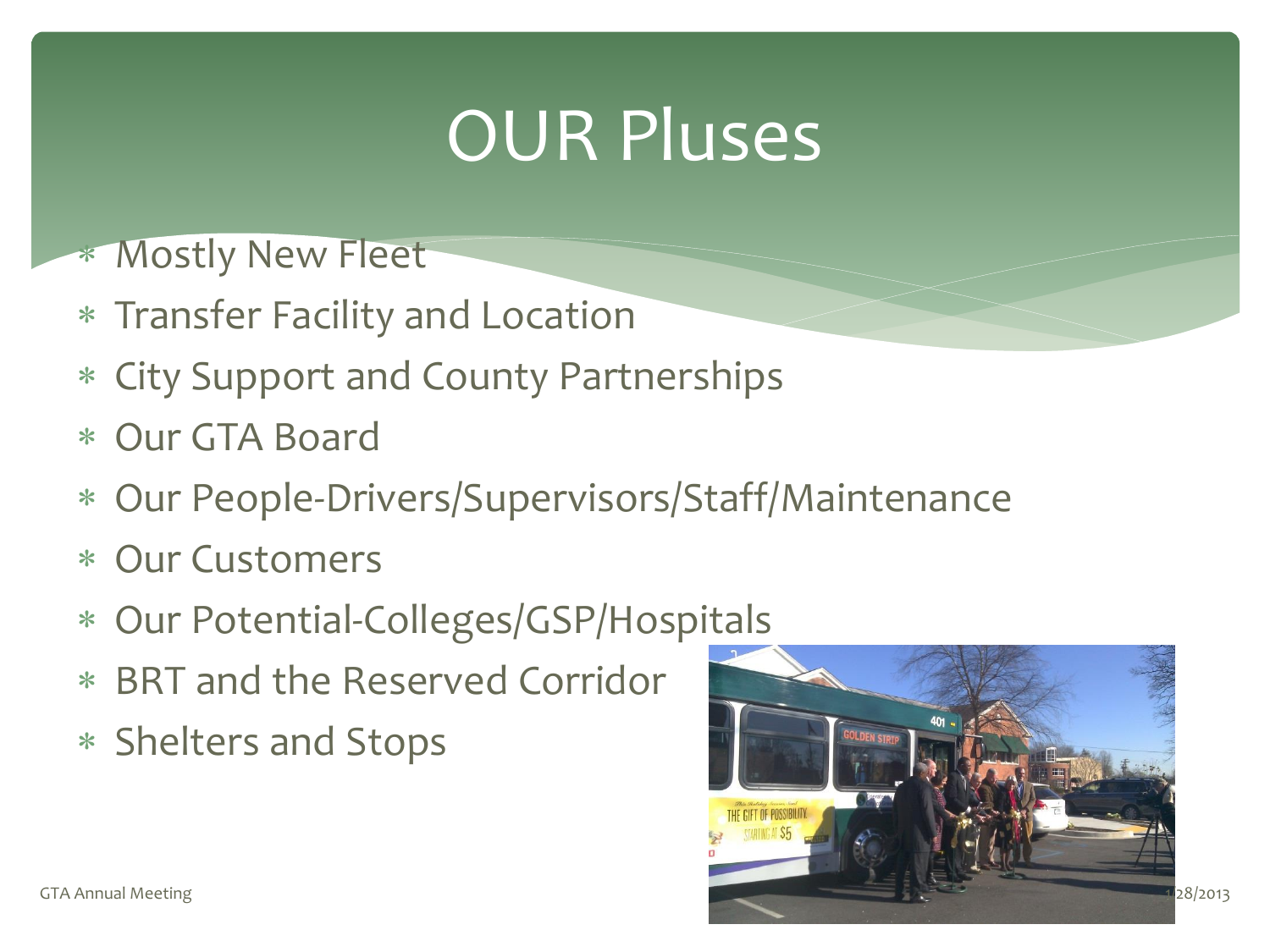# Current Funding

- Federal Transit Administration/Map 21
- SCDOT/MTF
- Local Government-City/County
- Fares and other revenues
- Public/private partnerships

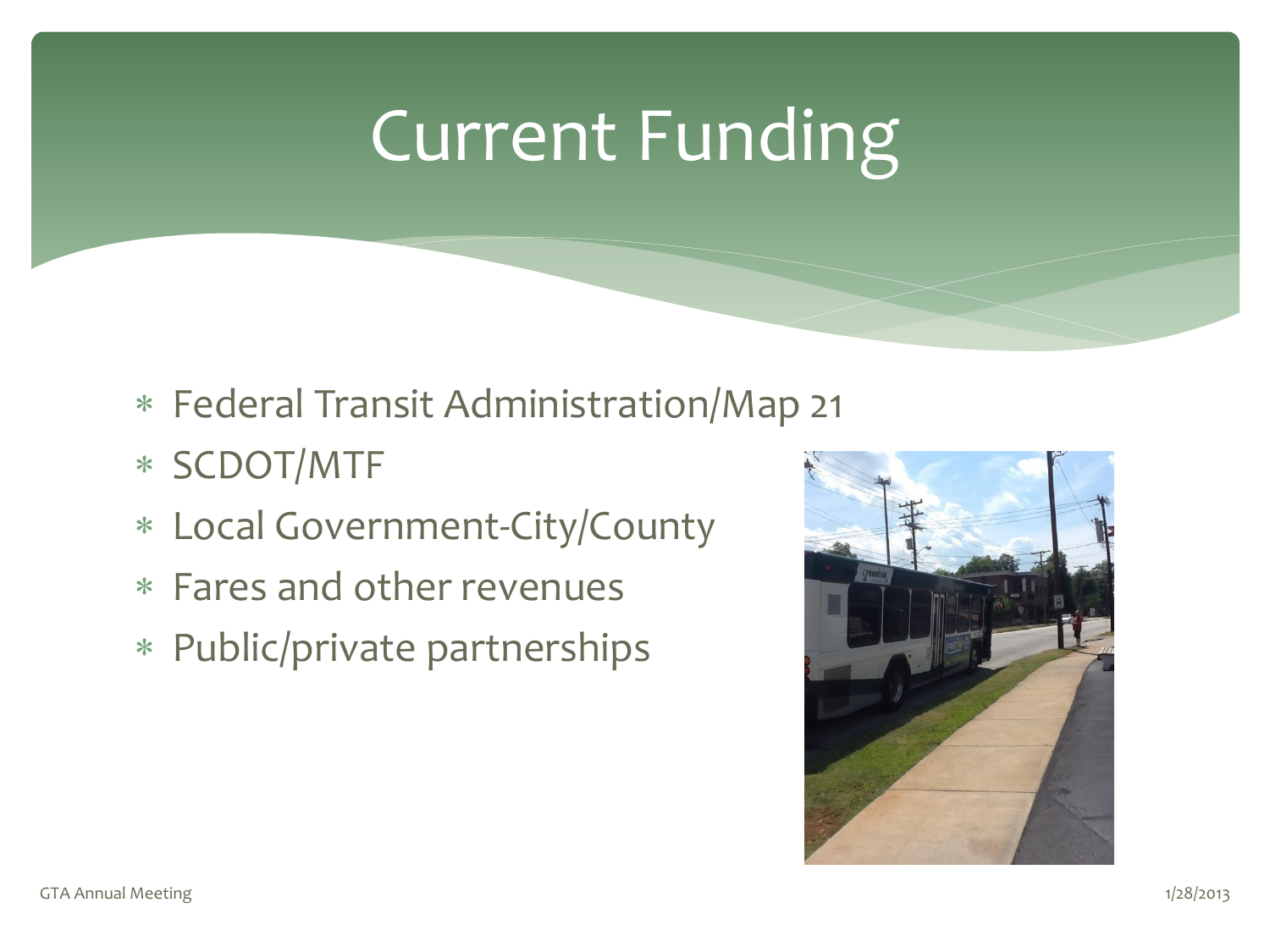# Long Range Planning

- GSP/Greer Services
- Implementing new technologies for energy and information
- Bus Rapid Transit
- Multi-modal connections

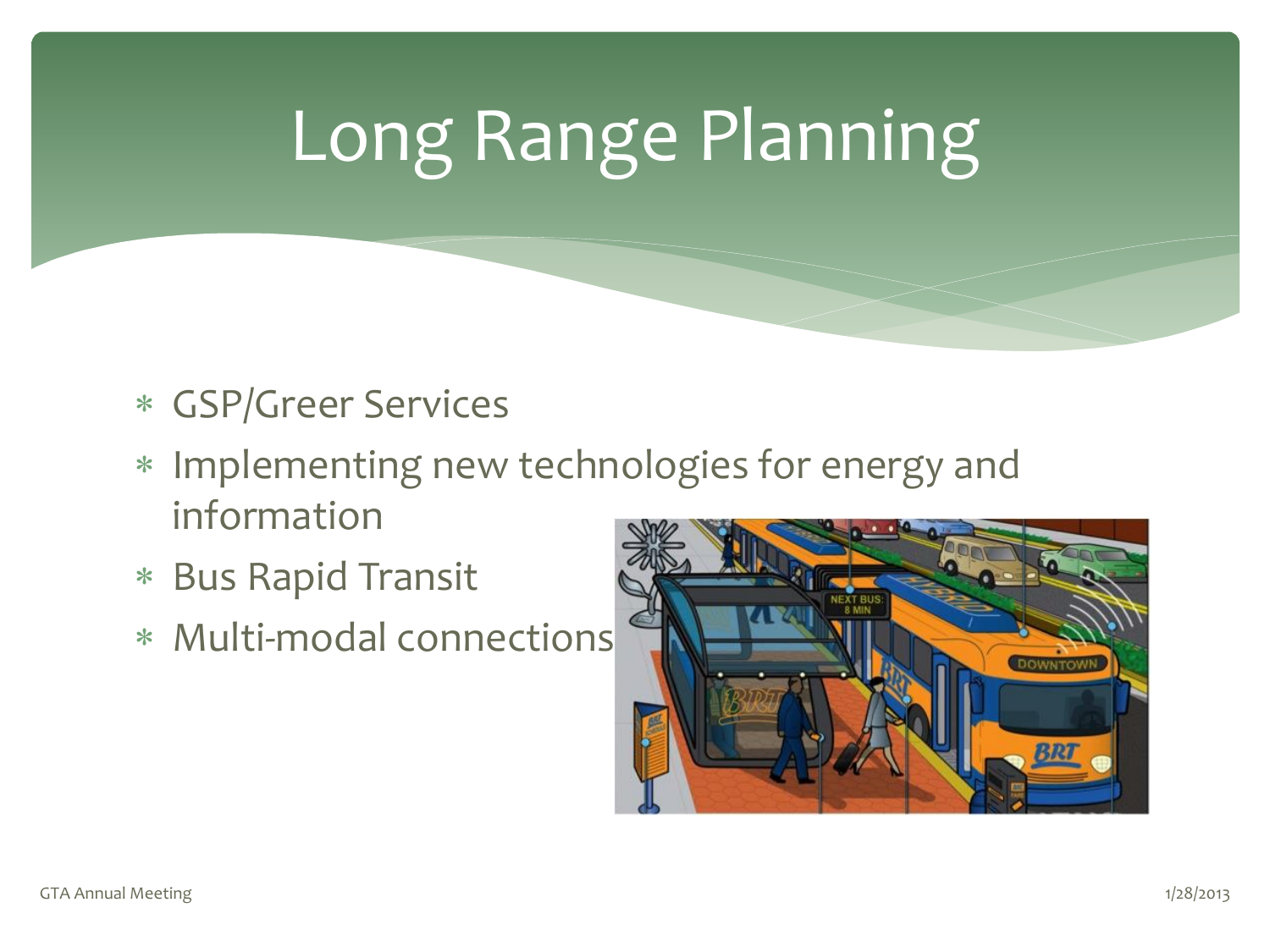# Next Steps for GTA

- GTA Board Orientation for New Members
- TASC Annual Conference
- Strategic Planning: Aligning Priorities
- Meeting with FTA